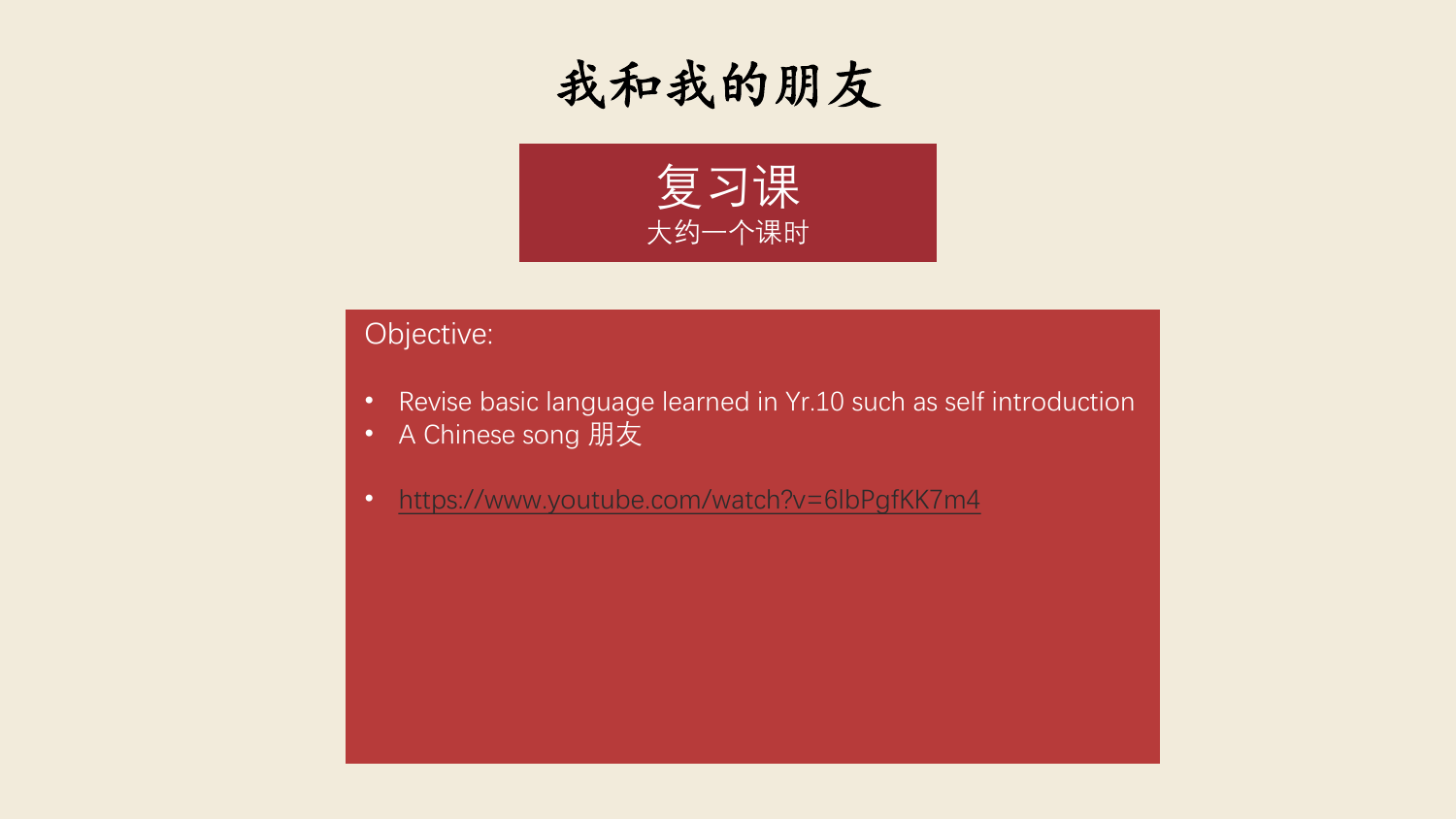Warm up: Give each student a name card for them to fill in their information (either Chinese or English would be fine).

- Students stand in a circle to introduce himself/herself and then the one next to her/him.
- Alternatively you can change the form below into a question card for students to exchange their information.

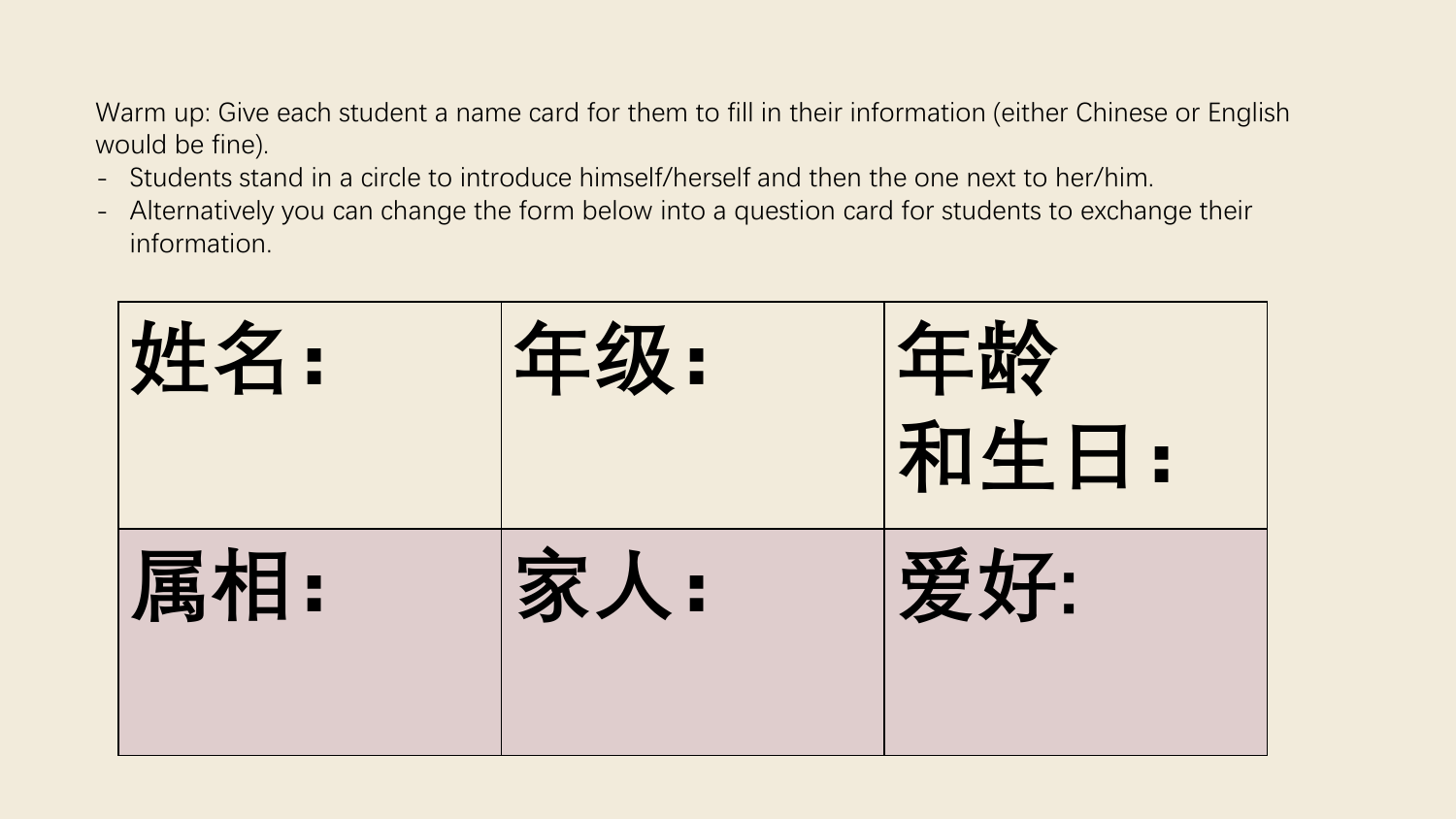Listening practice 1:



Students listen to the following audio clips 3 times and try to write down as much information as they can.

You then ask them the questions in English first and then in Chinese.

Listening practice 2:<https://www.youtube.com/watch?v=bcgzrYINRXs>

Just ask students the basic information based on the video.

Listen to a Chinese song '朋友'

<https://www.youtube.com/watch?v=6lbPgfKK7m4>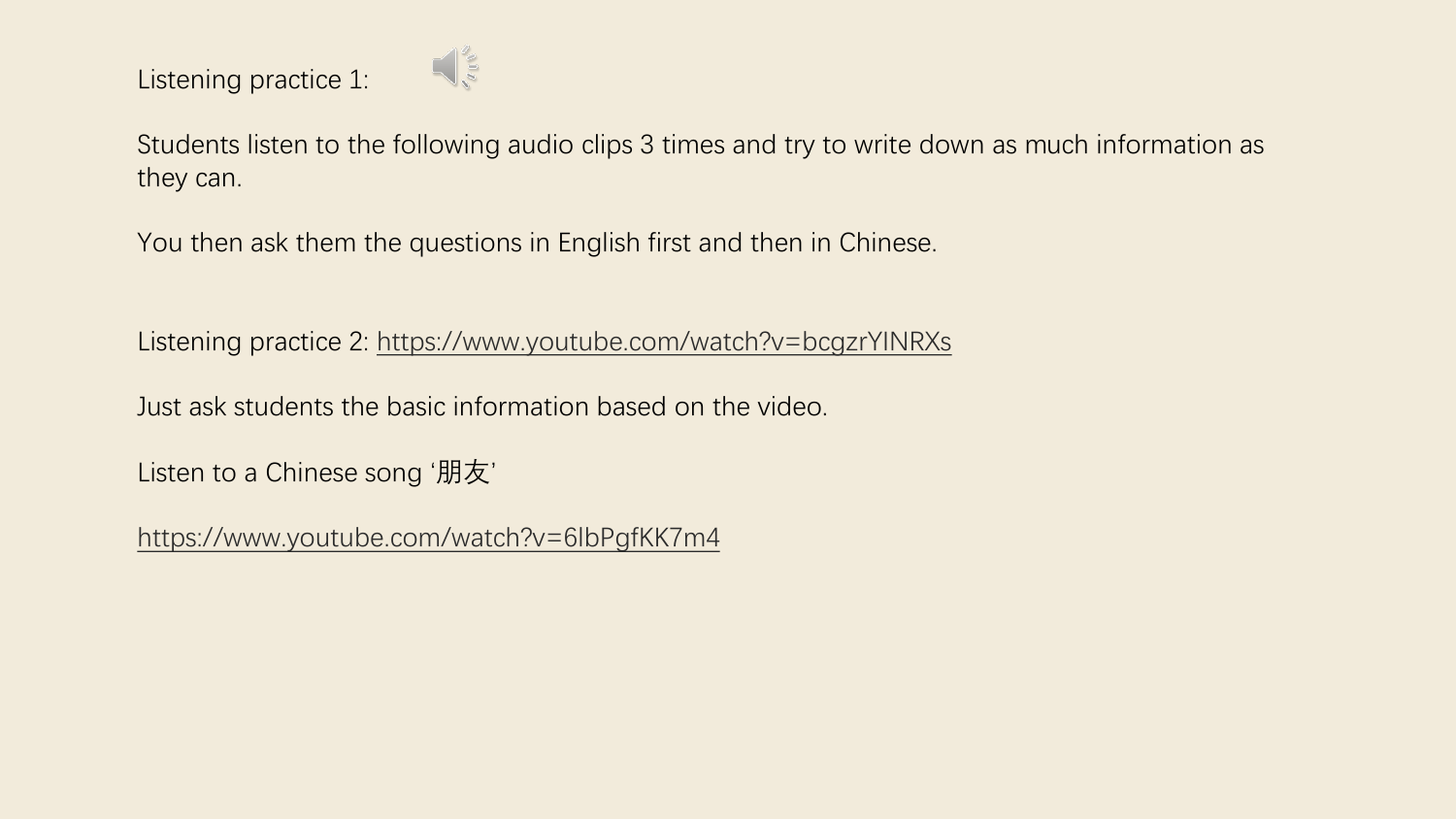## **朋 友**

**这些年 一个人 风也过 雨也走 有过泪 有过错 还记得坚持什么**

**真爱过 才会懂 会寂寞 会回首 终有梦 终有你 在心中**

**朋友 一生一起走 那些日子 不再有 一句话 一辈子 一生情 一杯酒**

**朋友 不曾孤单过 一声朋友 你会懂 还有伤 还有痛 还要走 还有我**

Zhèxiē nián yīgè rén fēng yěguò yǔ yě zǒu yǒuguò lèi yǒu guòcuò hái jìdé jiānchí shénme

zhēn'àiguò cái huì dǒng huì jìmò huì huíshǒu zhōng yǒu mèng zhōng yǒu nǐ zài xīnzhōng

péngyǒu yīshēng yīqǐ zǒu nàxiē rìzi bù zài yǒu yījù huà yībèizi yīshēng qíng yībēi jiǔ

péngyǒu bùcéng gūdānguò yīshēng péngyǒu nǐ huì dǒng hái yǒu shāng hái yǒu tòng hái yào zǒu hái yǒu wǒ